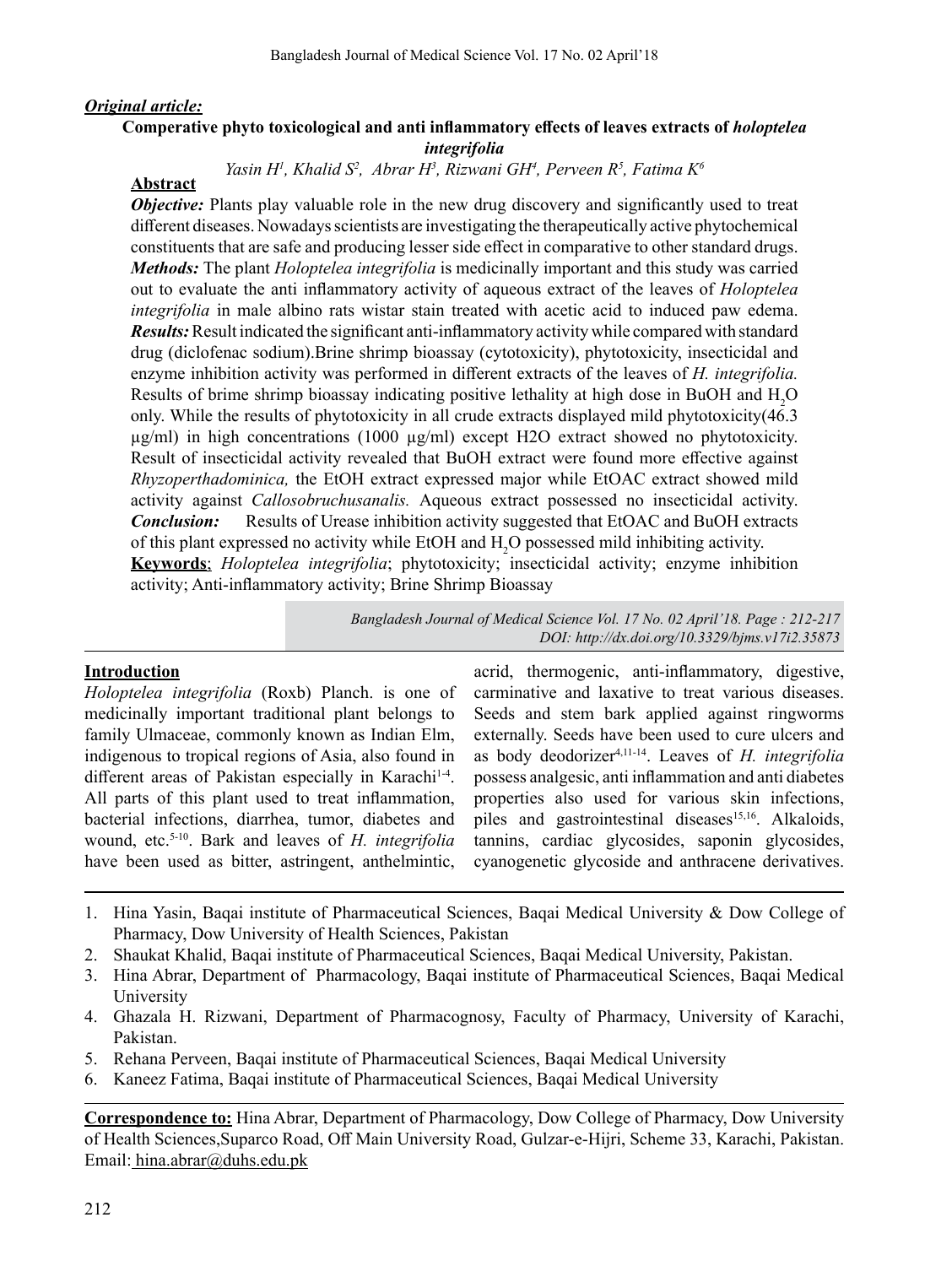Hexacosanol, octacosanol, β-sitosterol and β-amyrin have been obtained in alcoholic extract of leaves of *H.integrifolia*17-19. This research has been conducted for the anti-inflammatory activity with aqueous extract of plant *H. integrifolia* in compression to standard drug (Diclofenac sodium)<sup>20</sup>. While different extracts of *H. integrifolia* were selected to evaluate the cytotoxicity, phytotoxicity, insecticidal and enzyme inhibition activities of this medicinally valuable plant.

## **Material and methods**

*Plant collection***;** The fresh leaves of *H. integrifolia* were collected from the Faculty of Pharmacy, University of Karachi, Pakistan and the plant material was dried (500 g), chopped and macerates with methanol (MeOH) for 15 days after identification. Solvent was evaporated at reduced pressure and controlled temperature to obtained MeOH extract. This extract was subjected for step by step extraction with *n*-hexane, ethanol (EtOH), ethyl acetate (EtOAC), butanal (BuOH) and  $H_2O$  then concentrated in rotary evaporator to obtained different fractions. Brine shrimp bioassay, phytotoxicity<sup>21</sup>, insecticidal activity and enzyme inhibition activity (indophenol method) $^{22}$  were performed. For the determination of insecticide activity and toxicity different methods are being used on various surfaces (Insecticide impregnated dust on grain, direct spray on grain, impregnated filter paper test)<sup>23-25</sup>. Anti-inflammatory activity has performed with aqueous leave extract *H. integrifolia*<sup>26-28</sup>. % Inhibition of paw

volume =  $(Control$  mean – treated mean) / Control mean×100. Ethical approval was taken prior the study.

## **Results and discussion**

*Anti-inflammatory activity;* Aqueous extract of *H.integrifolia* has significant anti- inflammatory activity.Active constituents of plants play amajorrole for the discovery of new pharmaceutical products for the treatment of various ailments due to its efficacy and safety29,30. Inflammatory diseases are one of the most common causes of different health disorders $31$ . Anti-inflammatory studies have been conducted using aqueous extract of the leaves of *H.integrifolia* and outcomes were analyzed in comparison with standard anti-inflammatory drug diclofenac sodium20,28. Paw edema was calculated at different time interval using plethysmometer (Table 2). New bould method was used to evaluate percentage inhibition of paw edema (Table  $3^{32}$ . The statistically significant results has been produced in group that is treated with aqueous extract of the leaves of *H. integrifolia* after 3 hours in compression to group that treated with diclofenac sodium that shown % of inhibition after 4 hours. The significant  $(P< 0.05)$  anti-inflammatory activity of aqueous extract of the leaves of *H. integrifolia*  markedly reduced the paw edema in compression to standard drug i.e. Diclofenac sodium against acetic acid induced paw edema in albino rats at a dose of 250mg/kg /body weight and outcomes have been mentioned in Fig. 1 and 2 (Table 1).

**Table 1: Anti-inflammatory Activity of the Aqueous Extract of** *H.integrifolia*

|           |                 | Mean increase in Paw volume with SEM |                 |                 |                  |                |                   |  |  |  |  |
|-----------|-----------------|--------------------------------------|-----------------|-----------------|------------------|----------------|-------------------|--|--|--|--|
| Group     | 0hr             | 1 hr                                 | 2 <sub>hr</sub> | 3 hr            | 4 hr             | 5 hr           | 6 hr              |  |  |  |  |
| I(NC)     | $2.90\pm0.19$   | $2.90\pm0.19$                        | $2.90\pm0.19$   | $2.90\pm0.19$   | $2.90\pm0.19$    | $2.90\pm0.19$  | $2.90\pm0.19$     |  |  |  |  |
| II $(AA)$ | $2.79 \pm 0.19$ | $3.01 \pm 0.22$                      | $3.64\pm0.18$   | $4.29 \pm 0.14$ | $4.61 \pm 0.16$  | $4.94\pm0.17$  | $5.19 \pm 0.20$   |  |  |  |  |
| III(DS)   | $2.52 \pm 0.12$ | $2.83\pm0.13$                        | $3.60\pm0.14$   | $4.15 \pm 0.14$ | $3.95 \pm 0.09*$ | $3.72\pm0.13*$ | $3.60 \pm 0.22$ * |  |  |  |  |
| IV(AEH)   | $2.38 \pm 0.04$ | $2.84 \pm 0.05$                      | $3.16\pm0.04$   | $3.6 \pm 0.05*$ | $3.39\pm0.04*$   | $3.11\pm0.06*$ | $2.84 \pm 0.04*$  |  |  |  |  |

(Where: NC= Normal control; AA= Acetic acid (positive control); DS= Diclofenac sodium, AEH= Aqueous extract of *Holoptelea integrifolia* (Roxb) Planch. ; \* = significant value *P* values < 0.05 as compared with acetic acid (positive control))

The data were subjected to statistical analysis using one-way analysis of variance (ANOVA). *P* values < 0.05 were considered significant.

the results of percentage inhibition of paw edema with aqueous extract of *H.integrifolia* and standard drug (diclofenac sodium) compared with acetic acid (Table 2).

| Percentage Inhibition of Paw edema (on $5th$ day); |  |
|----------------------------------------------------|--|
| Table 2: Percentage Inhibition of Paw Edema.       |  |

| Percentage<br>inhibition (hr) |        |       |        |        |        |        |        |
|-------------------------------|--------|-------|--------|--------|--------|--------|--------|
| DS                            | 9.719  | 5.924 | L.052  | 3.297  | 14.409 | 24.713 | 30.584 |
| AEH                           | 14.728 | 5.481 | 13.226 | 16.214 | 26.435 | 37.053 | 45.250 |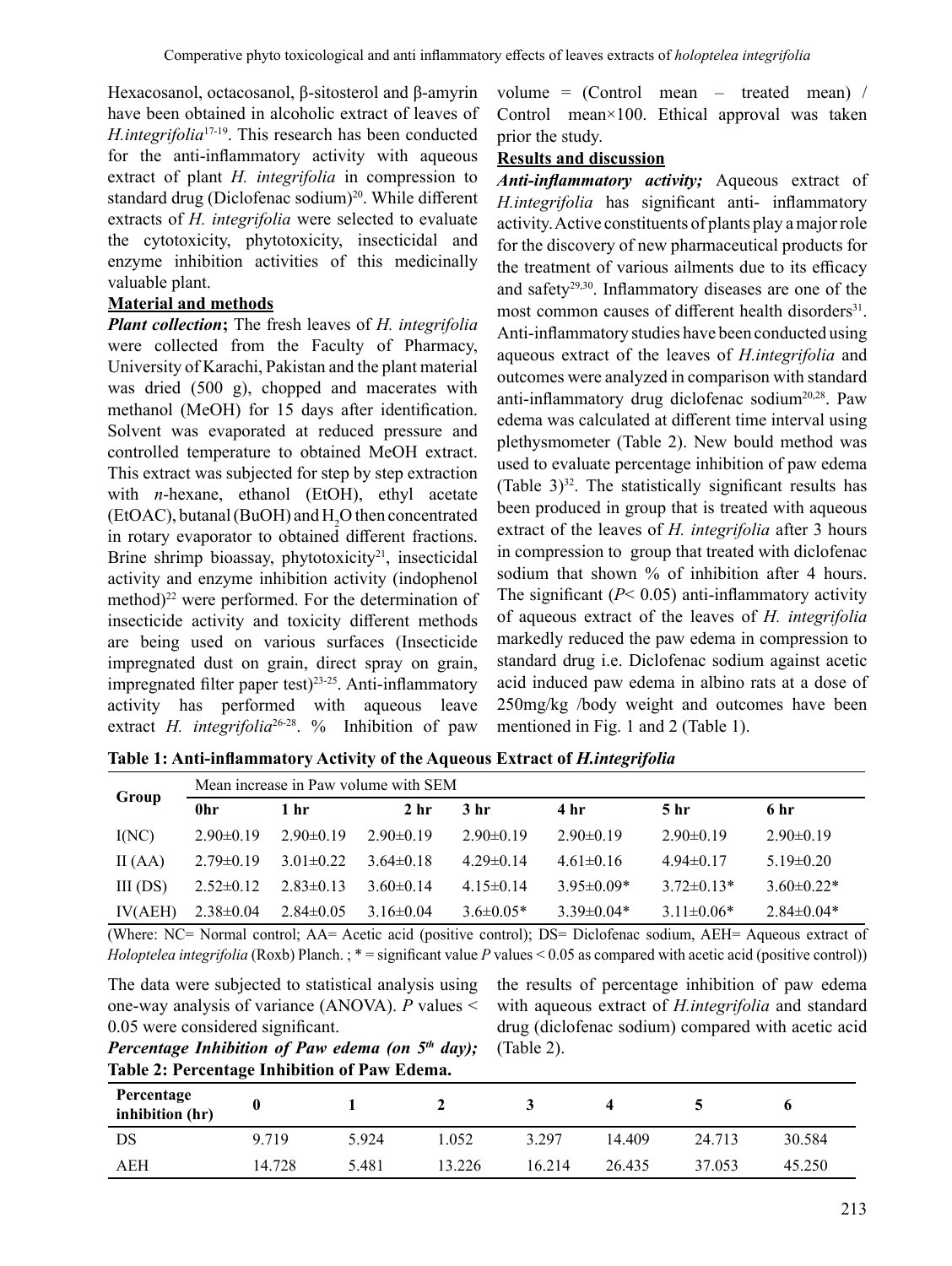

Fig. 1. Comparison of inhibitory effects in paw volume between aqueous extract and diclofenac sodium

## **Toxicity Studies**

*Brine Shrimps Bioassay (LD<sub>50</sub>)*; Beside the therapeutic activity of plants and their constituents, some of these are detrimental effects to humans and otherlivingorganisms.Shrimplarvae (*Artemiasolina*) are susceptible to various harmful constituents and are used to evaluate the toxicity. Different extracts (EtOH, EtOAC, BuOH and  $H_2O$ ) of the plant *H.integrifolia* were subjected for the detremination of LD<sub>50</sub> activity using brine-shrimps (Artemiasolani). Brine shrimp bioassay was conducted in triplicate in



Fig. 2. Means values of paw volume at different time intervals for I, II, III and IV groups

three different concentrations i.e. 10, 100, 1000  $\mu$ g/ ml of EtOH, EtOAC, BuOH and H<sub>2</sub>O extracts of *H.integrifolia* and Etoposide was selected as control (Table  $3,4,5$  and 6). Results revealed positive lethality at high dose with  $LD_{50}$  629.5723 and 100,000  $\mu$ g/ ml in BuOH and  $H_2O$  extract respectively and compared with the standard drug Etoposide at high concentration dose<sup>33</sup>(Finney, 1971). While EtOH and EtOAC extracts were not showed such toxicity against brine shrimps although at high concentration.

| Dose<br>$\mu$ g/ml | No. of<br><b>Shrimps</b> |    | <b>No. of Survivors</b> |    |     | $%$ of<br><b>Survivors</b> | $LD_{50}\mu g/ml$        | <b>Std. Drug</b> | $LD_{50}$ $\mu$ g/l |
|--------------------|--------------------------|----|-------------------------|----|-----|----------------------------|--------------------------|------------------|---------------------|
|                    |                          |    |                         |    | Av. |                            |                          |                  |                     |
| <b>1000</b>        | 30                       | 20 | 22                      | 21 | 21  | 70%                        | $\overline{\phantom{a}}$ |                  |                     |
| 100                | 30                       | 24 | 26                      | 25 | 25  | 84%                        | ۰                        | Etoposide        | 7.4625              |
| 10                 | 30                       | 25 | 27                      | 26 | 26  | 90%                        | $\overline{\phantom{0}}$ |                  |                     |

#### **Table 3: Brine shrimp toxicity bioassay of EtOH extract of** *H. integrifolia*

|                    |                   |    |                  |    |     | Those horme shring tomen, broussay or literate change of the macker of the |                                                              |                  |  |
|--------------------|-------------------|----|------------------|----|-----|----------------------------------------------------------------------------|--------------------------------------------------------------|------------------|--|
| Dose<br>$\mu$ g/ml | No. of<br>Shrimps |    | No. of Survivors |    |     | $%$ of<br>Survivors                                                        | $LD_{50}\mu\text{g/ml}$ Std. Drug $\text{LD}_{\text{g/l}^0}$ |                  |  |
|                    |                   |    |                  | 3  | Av. |                                                                            |                                                              | Etoposide 7.4625 |  |
| 1000               | 30                | 26 | 27               | 28 | 27  | $90\%$                                                                     |                                                              |                  |  |
| 100                | 30                | 24 | 25               | 26 | 25  | 84%                                                                        |                                                              |                  |  |
| 10                 | 30                | 26 | 27               | 28 | 27  | 90%                                                                        |                                                              |                  |  |

# **Table 4.Brine shrimp toxicity bioassay of EtOAC extract of** *H. integrifolia*

### **Table 5: Brine shrimp toxicity bioassay of n-BuOH extract of** *H. integrifolia* **(Roxb) Planch.**

| Dose<br>$\mu$ g/ml | No. of<br>Shrimps | No. of Survivors |    |    | $%$ of<br>Survivors | $LD_{50} \mu g/ml$ | Std. Drug                | $LD_{\mu g/\hat{l}}^{\text{o}}$ |        |
|--------------------|-------------------|------------------|----|----|---------------------|--------------------|--------------------------|---------------------------------|--------|
|                    |                   |                  |    |    | Av.                 |                    |                          |                                 |        |
| <b>1000</b>        | 30                | 13               | 15 | 14 | 14                  | 47%                | 629.5726                 | Etoposide                       |        |
| 100                | 30                | 19               | 17 | 18 | 18                  | 50%                | -                        |                                 | 7.4625 |
| 10                 | 30                | 19               | 18 | 20 | 19                  | 63%                | $\overline{\phantom{0}}$ |                                 |        |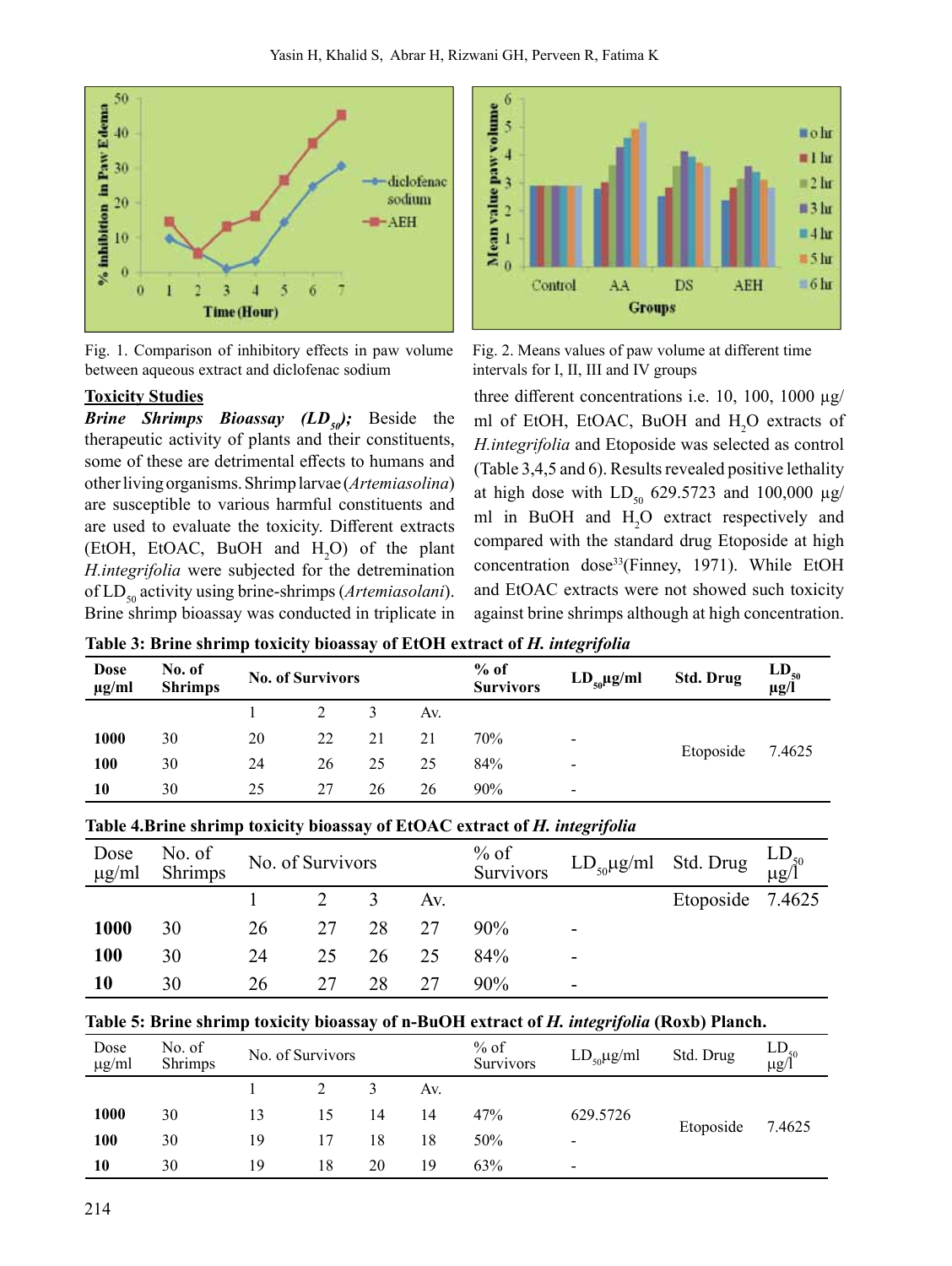| Dose       | No. of         |    |                  |    |     | $%$ of    |                         | Std. Drug | $LD_{50}$ |
|------------|----------------|----|------------------|----|-----|-----------|-------------------------|-----------|-----------|
| $\mu$ g/ml | <b>Shrimps</b> |    | No. of Survivors |    |     | Survivors | $LD_{50}\mu\text{g/ml}$ |           | $\mu$ g/l |
|            |                |    |                  | 3  | Av. |           |                         |           |           |
| 1000       | 30             | 11 | 10               | 12 | 11  | 37%       | 100.00                  |           |           |
| 100        | 30             | 15 | 14               | 16 | 15  | 50%       | ٠                       | Etoposide | 7.462     |
| 10         | 30             | 19 | 18               | 20 | 19  | 63%       | ٠                       |           |           |

|  |  |  |  |  |  |  | Table 6: Brine shrimp toxicity bioassay of H, O extract of H. integrifolia (Roxb) Planch. |
|--|--|--|--|--|--|--|-------------------------------------------------------------------------------------------|
|--|--|--|--|--|--|--|-------------------------------------------------------------------------------------------|

*Phytotoxic activity or Lemna bioassay:* Growth inhibition and promotion of plants has been screened by Lemna bioassay and results for phytotoxicity of the crude extracts i.e. EtOH, EtOAC and BuOH has been expressed (Table 7,8, 9 and 10). In this study, level of toxicity  $(0.015 \mu g/m)$  was determined against *Lemna minor*using Paraquat as standard drug. All of these crude extracts exhibited limited phytotoxicity i.e. 46.3  $\mu$ g/ml in high concentrations (1000  $\mu$ g/ml) while  $\rm H_2O$  extract was displayed no phytotoxicity at any concentration.

New herbicidal agents are now demanding to discover due to increasing in herbicide resistant weeds and alteration of synthetic herbicides are limitedly acceptable and effective against the resistant weed biotypes with reference to environmental and health related issues 34,35. Plants play a significant role to discover new herbicides which might be more convenient, safe, effective and biodegradable, so have fewer threat to the environment and used as substituent to the presently used synthetic agrochemicals. Different plants material, their extracts and / or their isolated active compounds may use as allele chemicals to other plants and be utilize for cultivation 35,36. The results obtained from the this study showed that *H. integrifolia* leaves extracts of EtOH, EtOAC and BuOH could be useful as natural herbicides in comparison with other related herbal species at high concentration and could be deliberated as a source of bioactive agrochemical.

| Name of<br>Plant | Conc. of Sample<br>$\mu$ g/ml | No. of Fronds<br>Survived | % of Growth<br>Regulation | Conc. of St. Drug µg/ml<br>Paraquat |
|------------------|-------------------------------|---------------------------|---------------------------|-------------------------------------|
|                  | 1000                          | 10                        | 46.3                      |                                     |
| Lemna<br>minor   | 100                           |                           | 35.5                      | 0.015                               |
|                  | 10                            |                           | 8.7                       |                                     |

| Table 7. Phytotoxic activity of EtOH extract of H. integrifolia |  |  |  |
|-----------------------------------------------------------------|--|--|--|
|                                                                 |  |  |  |

|  |  |  | Table 8. Phytotoxic activity of EtOAC extract of H. integrifolia. |
|--|--|--|-------------------------------------------------------------------|

| Name of<br>Plant | Conc. of Sample<br>$\mu$ g/ml | No. of Fronds<br>Survived | % of Growth<br>Regulation | Conc. of Standard Drug µg/<br>ml Paraquat |
|------------------|-------------------------------|---------------------------|---------------------------|-------------------------------------------|
|                  | 1000                          |                           | 46.3                      |                                           |
| Lemna<br>minor   | 100                           |                           | 19.4                      | 0.015                                     |
|                  | 10                            |                           | 3.3                       |                                           |

Number of Fronds in control  $= 40$ .

**Table 9: Phytotoxic activity of n-BuOH extract of** *H. integrifolia*

| Name of<br><b>Plant</b> | <b>Conc. of Sample</b><br>$\mu$ g/ml | <b>No. of Fronds</b><br><b>Survived</b> | % of Growth<br>Regulation | Conc. of Standard Drug µg/<br>ml Paraquat |  |
|-------------------------|--------------------------------------|-----------------------------------------|---------------------------|-------------------------------------------|--|
| Lemna<br>minor          | 1000                                 | 10                                      | 46.3                      |                                           |  |
|                         | 100                                  | 14                                      | 24.8                      | 0.015                                     |  |
|                         | 10                                   | 18                                      | 3.3                       |                                           |  |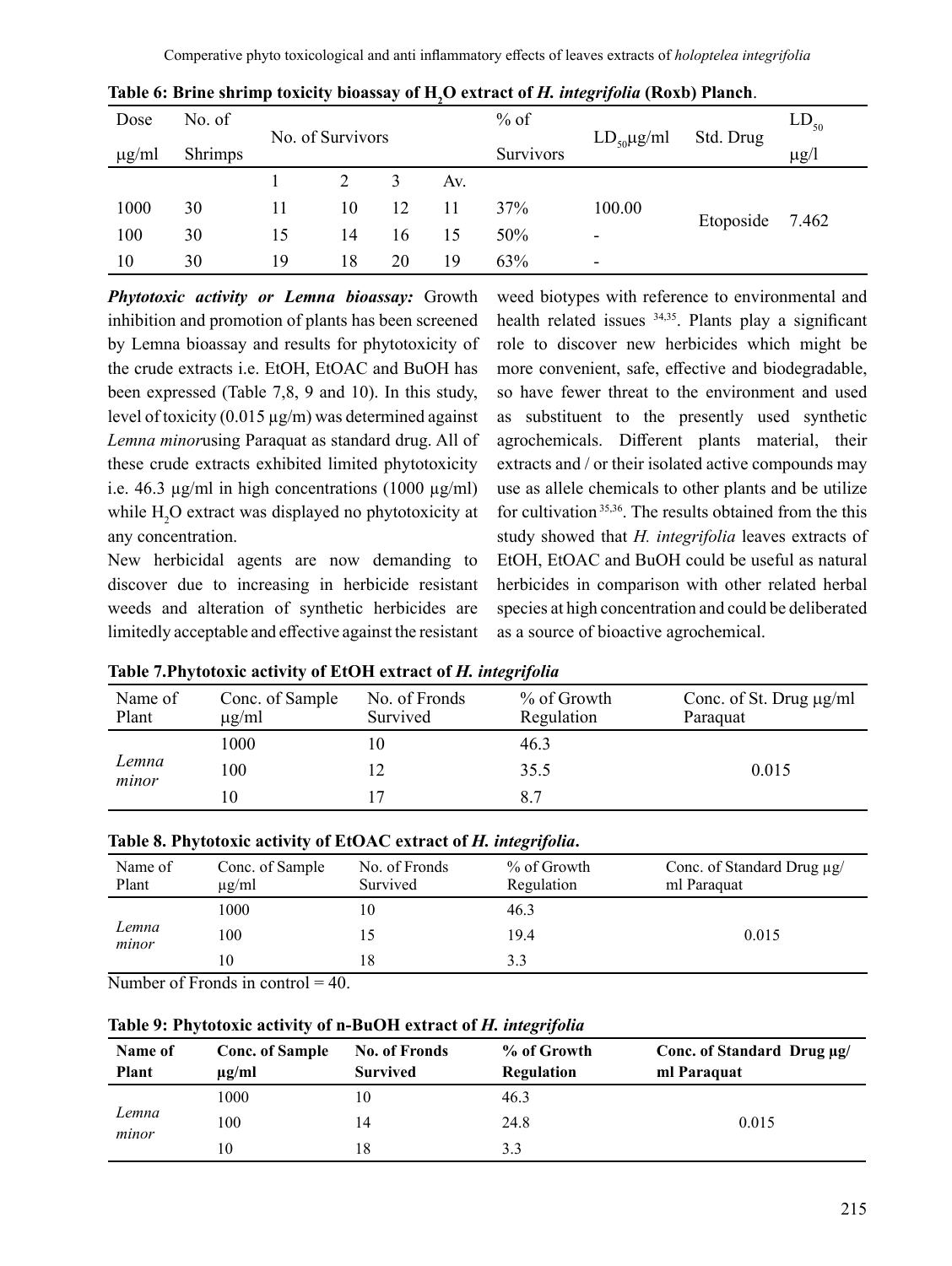| <b>Name of Plant</b> | Conc. of Sample µg/<br>ml | <b>No. of Fronds</b><br><b>Survived</b> | % of Growth<br>Regulation | Conc. of St. Drug<br>µg/ml Paraquat |  |
|----------------------|---------------------------|-----------------------------------------|---------------------------|-------------------------------------|--|
|                      | 1000                      | 15                                      | 14                        | 0.015                               |  |
| Lemna minor          | 100                       | 18                                      | 3.3                       |                                     |  |
|                      | 10                        | 19                                      | -2                        |                                     |  |

**Table 10: Phytotoxic activity of H<sup>2</sup> O extract of** *H. integrifolia*

**Insecticide Activity:** The extracts of *H. integrifolia*  (EtOH, EtOAC, BuOH and  $H_2O$ ) are used to conduct insecticidal activity against *Tribolium castaneum, Sitophilusoryzae, Rhyzopertha dominica, Callosbruchus analis*, and *Trogodermagranarium*. All test were carried out in control condition compared with standard drug i.e., Permethrin(Table 11). All four extracts were selected for insecticidal activity by contact method on three stored grain pests i.e. *Triboliumcastaneum, Rhyzoperthadominica*, and *Callosbruchusanalis*. Sample concentration was taken 1019.10  $\mu$ g/cm<sup>2</sup>. Permethrin was employed as standard sample with 235.9

µg/cm<sup>2</sup> concentration and experiment were performed with sample in  $1019.10 \mu g/cm^2$  concentration. Some activity against *Rhyzoperthadominica* was observed in EtOH extract, while major activity was shown against *Callosobruchusanalis*. EtOAC extract was found to be only moderately activated against *C. analis* and significant activity was examined in BuOH extract against *Rhyzoperthadominica*; while in similar concentration of both extracts other pests were found ineffective. Aqueous extract not displayed effect against all pests or no insecticidal activity was observed (Table 11).

**Table 11: Insecticidal activity of different extracts** *H. integrifolia* 

| S.No. | Name of insects            | % Mortality   |            | Sample | Sample | Sample      | Sample                   |
|-------|----------------------------|---------------|------------|--------|--------|-------------|--------------------------|
|       |                            | $+ve$ control | -vecontrol | EtOH   | EtOAC  | <b>BuOH</b> | H <sub>2</sub> O         |
|       | <b>Triboliumcastaneum</b>  | 100           | -          | 0      |        |             |                          |
|       | <i>Sitophilusoryzae</i>    | -             | ۰          |        | ۰      | -           | $\overline{\phantom{a}}$ |
|       | Rhyzoperthadominica        | 100           | -          | 40     |        | 80          | $\theta$                 |
|       | <i>Callosbruchusanalis</i> | 100           | ۰          | 100    | 50     |             | O                        |

Concentration of test sample = 1572.7  $\mu$ g/cm<sup>2</sup>, Concentration of standard drug = 235.9  $\mu$ g/cm<sup>2</sup>, +ve control = Permethrin (Copex) standard drug,–ve control = Solvent.

**Enzyme inhibition activity:** The results showed that crude extracts of *H. integrifolia* (EtOH and  $H_2O$ ) possessed very weak urease inhibiting activities while EtOAC and BuOH extracts of plant were found ineffective (Table12).

Table 12.In-vitro urease inhibition activity of different crude extracts of *H. integrifolia* 

| S.No.            | Sample Name                    | $\frac{0}{0}$<br>Inhibition | Activity |
|------------------|--------------------------------|-----------------------------|----------|
|                  | Crude extract (EtOH)           | 10%                         | $^{+}$   |
| 2                | <b>Ethyl acetate (EtOAC)</b>   | $0\%$                       |          |
| 3                | n-Butanolic fraction<br>(BuOH) | $0\%$                       |          |
| 4                | <b>Aqueous fraction (H,O)</b>  | $11\%$                      | $^+$     |
| Standard<br>drug | Thio urea                      | 94%                         | $^{+++}$ |

 $(-No activity, + Low activity, ++ Moderned$ 

This urea was used as control to perform the enzyme inhibition activity with the leaves extracts of *H. integrifolia* against Jack bean. For the discovery of new antiulcer drugs urease inhibitors have shown effectiveness nowadays <sup>37</sup>. Activity of urease has employed majorly as virulence determinant in the pathogenesis of various diseases in human being and animal health and for agriculture<sup>38,39</sup>.So far, designed based on urease inhibition is studied as tool first time, for evaluation of infections originated by using urease producing bacteria. This result indicated that EtOAC and BuOH extracts of this plant showed no activity while EtOH and  $H_2O$  exhibited mild inhibiting activity.